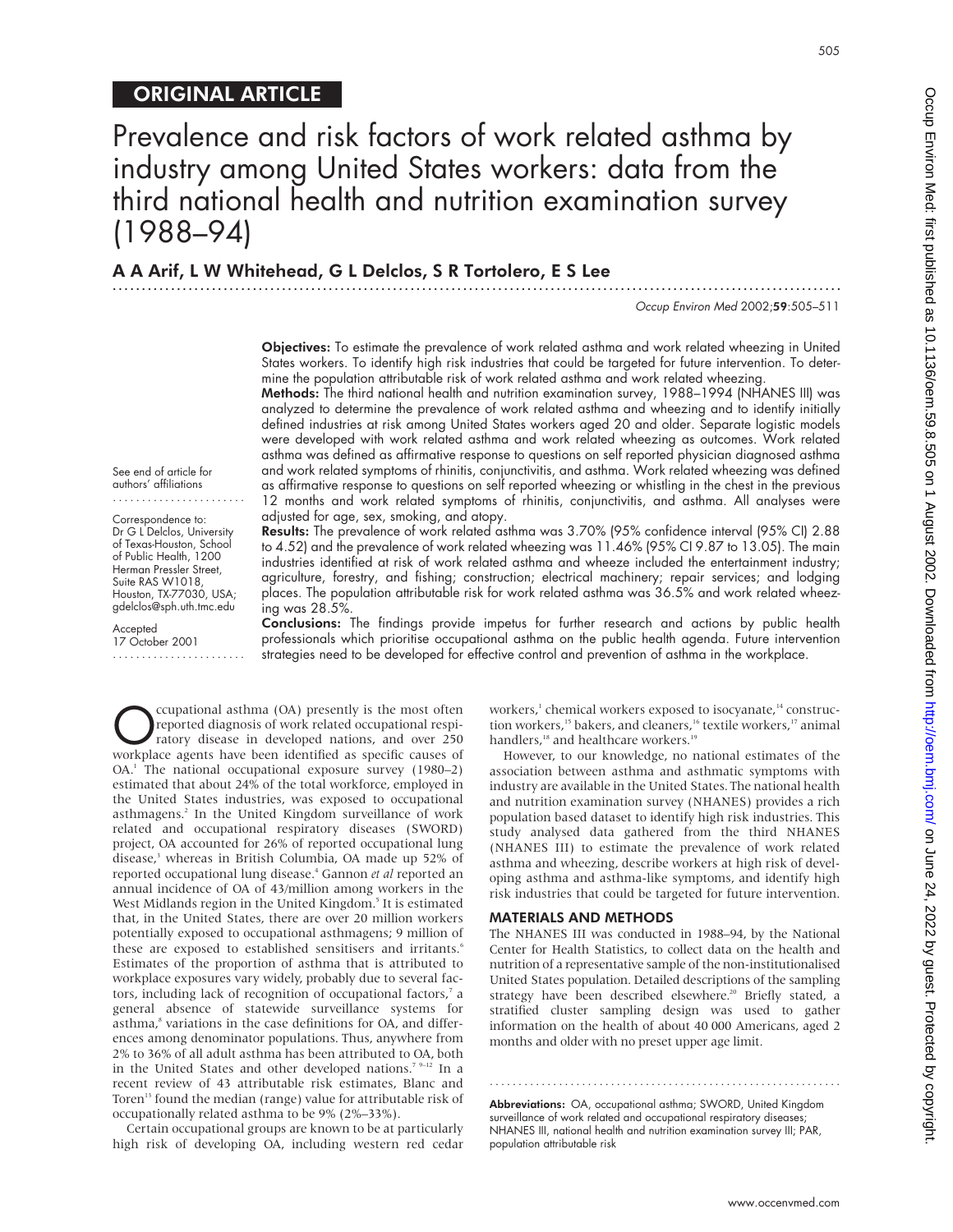| Code                      | Abbreviations                                   | Industries (1980 census codes)                                                                                                                          |  |  |  |  |
|---------------------------|-------------------------------------------------|---------------------------------------------------------------------------------------------------------------------------------------------------------|--|--|--|--|
| $\mathbf{1}$              | Administration and finance*1                    | Banking and other finance, Insurance and real estate; social services; except<br>justice, public order, and safety (700-712, 861-871, 900-901, 921-932) |  |  |  |  |
| 2                         | Agriculture, forestry and fishing‡              | Agriculture production and agricultural services, forestry, and fishing (010-031)                                                                       |  |  |  |  |
| $\ensuremath{\mathsf{3}}$ | Mining                                          | Mining (040-050)                                                                                                                                        |  |  |  |  |
| $\overline{4}$            | Construction                                    | Construction (060)                                                                                                                                      |  |  |  |  |
| 5                         | Food and kindred products                       | Food and kindred products (100-122)                                                                                                                     |  |  |  |  |
| 6                         | Textile mill products§                          | Textile mill products, apparel, and other finished textile products (132-152)                                                                           |  |  |  |  |
| 8                         | Paper products, printing, and publishing        | Paper products, printing, publishing, and allied industries (160-172)                                                                                   |  |  |  |  |
| 9                         | Chemicals, petroleum, and coal products         | Chemicals, petroleum, and coal products (180-201)                                                                                                       |  |  |  |  |
| 10                        | Rubber, plastics, and leather products          | Rubber, plastics, and leather products (210-222)                                                                                                        |  |  |  |  |
| 11                        | Lumber and wood products                        | Lumber and wood products, including furniture (230-242)                                                                                                 |  |  |  |  |
| 12                        | Metal industries¶                               | Metal industries; machinery, except electrical (270-332)                                                                                                |  |  |  |  |
| 14                        | Electrical machinery, equipment, and supplies** | Electrical machinery, equipment, and supplies; miscellaneous and not specified<br>manufacturing industries (340-350, 391-392)                           |  |  |  |  |
| 15                        | Transportation equipment                        | Transportation equipment (351-370)                                                                                                                      |  |  |  |  |
| 17                        | Trucking and transportation <sup>†</sup>        | Trucking service; transportation, except trucking (400-432)                                                                                             |  |  |  |  |
| 19                        | Communications                                  | Communications (440-442)                                                                                                                                |  |  |  |  |
| 20                        | <b>Utilities</b>                                | Utilities (460-472)                                                                                                                                     |  |  |  |  |
| 21                        | Wholesale##                                     | Wholesale trade, durable goods; wholesale trade, non-durable and not specified<br>goods (500-571)                                                       |  |  |  |  |
| 23                        | Retail trade§§                                  | Department stores, food stores, vehicle dealers, supply and service stores, apparel<br>and accessory stores and other retail trade (580-631, 642-691)   |  |  |  |  |
| 27                        | Eating and drinking places                      | Eating and drinking places (641)                                                                                                                        |  |  |  |  |
| 31                        | Business services¶¶                             | Business services, other professional and related services (721-750, 882-892)                                                                           |  |  |  |  |
| 32                        | Repair services                                 | Automotive repair and related services, electrical repair shops, miscellaneous<br>repair services (751-760)                                             |  |  |  |  |
| 33                        | Private households                              | Private households (761)                                                                                                                                |  |  |  |  |
| 34                        | Lodging places                                  | Lodging places (762-770)                                                                                                                                |  |  |  |  |
| 35                        | Personal services                               | Personal services, except private households and lodging (771-791)                                                                                      |  |  |  |  |
| 36                        | Entertainment and recreation services           | Entertainment and recreation services (800-802)                                                                                                         |  |  |  |  |
| 37                        | Health related***                               | Offices of health practitioners, hospitals, health services, not elsewhere classified<br>$(812 - 840)$                                                  |  |  |  |  |
| 40                        | <b>Educational services</b>                     | Educational services (842-860)                                                                                                                          |  |  |  |  |
| 43                        | Justice, public order and safety                | Justice, public order, and safety (910)                                                                                                                 |  |  |  |  |

\*Referent category; †NHANES III codes 29, 30, 41, and 44 combined and recoded as code 1; ‡NHANES III codes 1 and 2 combined and recoded as<br>code 2; §NHANES III codes 6 and 7 combined and recoded as code 6; ¶NHANES III codes and 22 combined and recoded as code 21; §§NHANES III codes 23–26 and 28 combined and recoded as code 23; ¶¶NHANES III codes 31 and 42<br>combined and recoded as code 31; \*\*\*NHANES III codes 37–39 combined and recoded as code

#### Definitions of variables

Due to the variable nature of asthma and in the absence of any gold standard, diagnosis of asthma and OA becomes very difficult. There were no direct questions asked in the NHANES III project to assess the proportion of asthma related to workplace exposure. We therefore constructed two working definitions of work related asthma: (*a*) physician diagnosed work related asthma (work related asthma), based on responses in the affirmative to both questions, "has a doctor ever told you that you had asthma?" (Question HAC1E) and "are any of the symptoms wheezing, whistling, stuffy, itchy, or runny nose, watery, itchy eyes brought on by work environment?" (Hereby referred to as work related conjunctivits, rhinitis, or asthma; question HAL14D); and (*b*) symptom based on work related asthma (work related wheezing), based on those who responded in the affirmative to both questions, "have you had wheezing or whistling in your chest at any time in the past 12 months? (item HAL6)" and "are any of the symptoms: wheezing, whistling, stuffy, itchy, or runny nose, watery, itchy eyes brought on by work environment? (item HAL14D)".

Based on the response to the question on work related conjunctivits, rhinitis, or asthma (item HAL14D), a subset of 10 391 subjects from the NHANES III dataset was selected. People who responded that they were not working at the time of interview (n=3564) were excluded, leaving the total sample size of 6827. The variable used to define work related asthma was created by combining only those subjects who responded in the affirmative ( $n=188$ ) and in the negative ( $n=4834$ ) to both HAC1E and HAL14D for the total sample of 5022. A similar concordant pair approach was used to define work related wheezing and yielded a sample of 4573, which was included in the final analysis. Thus, the final sample included 188 cases of work related asthma and 454 cases of work related wheezing.

Other variables included in the analysis were atopy (defined as an affirmative response to the question "has a doctor ever told you that you had hay fever?"), smoking (non-smokers, past smokers, and current smokers), race or ethnicity (non-hispanic whites, non-hispanic blacks, Mexican-Americans, and other), and poverty income ratio (below poverty level, above poverty level). The poverty income ratio was computed as a ratio of the annual family income as the numerator and the poverty threshold, the age of the family reference person, and the calendar year in which the family was interviewed as the denominator.

#### Definition of industry categories

The NHANES III questionnaire included a comprehensive section on occupational history. Questions related to the longest industry in which the person worked (item HAS19R) were asked of all adult study subjects interviewed during the survey. The longest industry of work was defined as, "what kind of business or industry did you work in the longest time?" Originally, industrial categories were classified based on categories defined by the 1980 United States Bureau of the Census.<sup>21</sup> The longest held industry information was available for 6557 (96.04%) eligible subjects. Among the cases with work related asthma, occupational history was available for 185 (98%) subjects and among those with work related wheezing, occupational history was available for 438 (96.5%) subjects.

In the NHANES III dataset, longest worked industrial categories were originally aggregated into 44 industrial sets. In this study these were further collapsed into 28 based on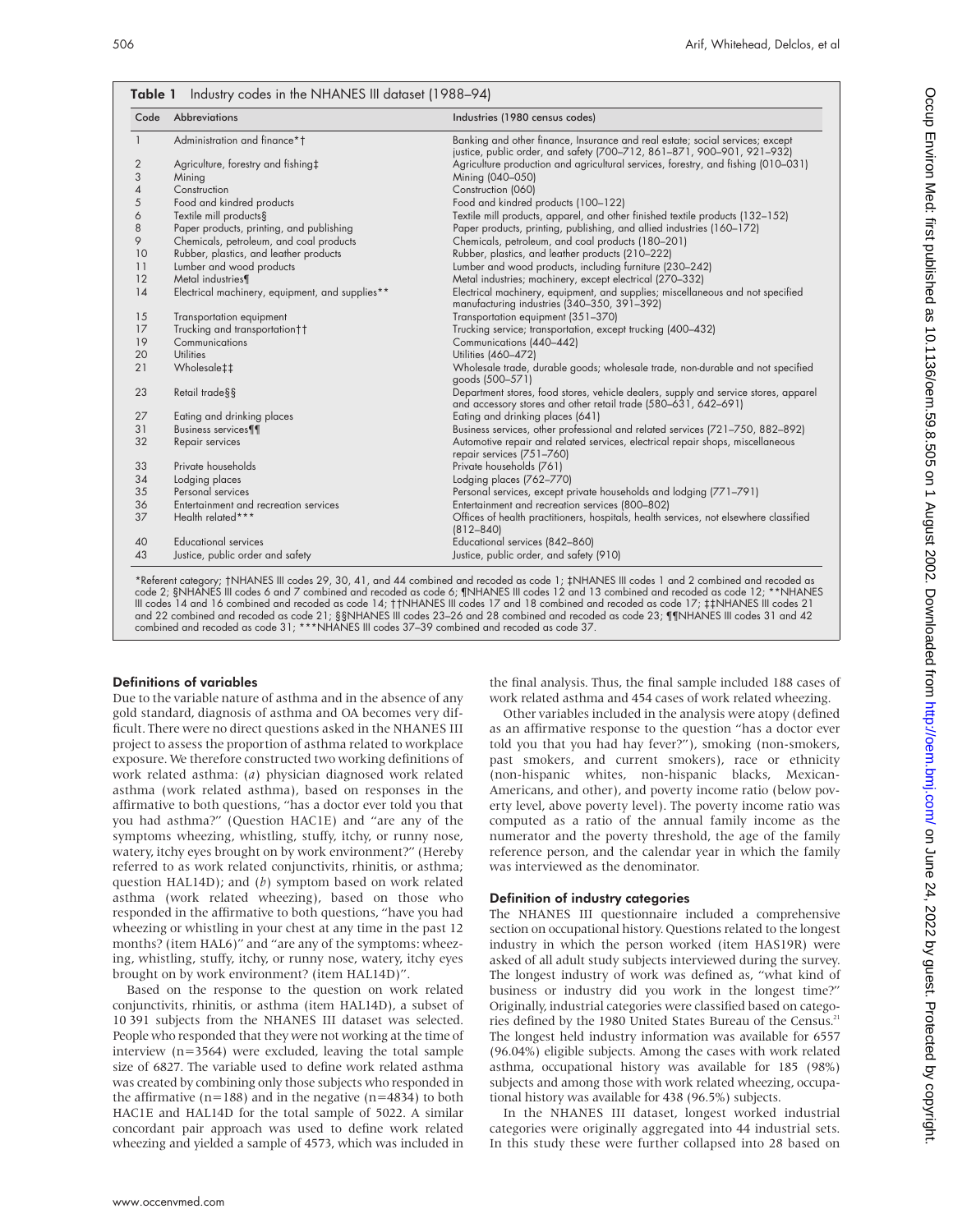| Table 2 Characteristics of the NHANES III adult |  |
|-------------------------------------------------|--|
| study population (1988-94)                      |  |

|                       | Total (n=6827) |              |  |  |  |
|-----------------------|----------------|--------------|--|--|--|
| Variable              | $n^*$          | % (Weighted) |  |  |  |
| Sex:                  |                |              |  |  |  |
| Male                  | 3365           | 50.30        |  |  |  |
| Female                | 3462           | 49.70        |  |  |  |
| Age (mean (SE))       | 39.58 (0.34)   |              |  |  |  |
| Race or ethnicity:    |                |              |  |  |  |
| Non-hispanic white    | 3124           | 81.10        |  |  |  |
| Non-hispanic black    | 1841           | 8.84         |  |  |  |
| Mexican American      | 1614           | 3.93         |  |  |  |
| Other                 | 248            | 6.13         |  |  |  |
| Poverty income ratio: |                |              |  |  |  |
| Below poverty         | 993            | 9.30         |  |  |  |
| Above poverty         | 5311           | 90.70        |  |  |  |
| Smoking:              |                |              |  |  |  |
| Non-smokers           | 3245           | 45.21        |  |  |  |
| Current smokers       | 1994           | 31.43        |  |  |  |
| Past smokers          | 1588           | 23.35        |  |  |  |
| Atopyt by age group:  |                |              |  |  |  |
| All age               | 1009/6826      | 17.46        |  |  |  |
| $20 - 29$             | 199/1532       | 13.02        |  |  |  |
| $30 - 39$             | 287/1397       | 21.31        |  |  |  |
| $40 - 49$             | 246/1131       | 20.14        |  |  |  |
| $50 - 59$             | 151/773        | 16.38        |  |  |  |
| $\geq 60$             | 126/984        | 13.64        |  |  |  |

review by an industrial hygienist (table 1) to have an optimal number of observations in each industrial group for meaningful statistical analysis. The industrial hygienist was blinded to the subject's asthma status.

A referent industry category was defined at the outset*.* Referent categories were constructed by collapsing industry categories where the potential of exposure to asthmagens were minimal and included "banking and other finance" (code 29); "insurance and real estate" (code 30); "social services" (code 41); and "public administration, except justice, public order, and safety" (code 44)". All other industries, not included in the referent category, were considered to be at risk.

#### Statistical analysis

Due to the complex multistage survey design used in the NHANES III, STATA statistical software (STATA, College Station, TX), which allows incorporation of sampling weights, strata, and primary sampling units, was used to analyze the data. The sampling weights include adjustments for nonresponse and unequal probability of selection used in the sampling design. Simple descriptive statistics were used to describe the study population and calculate the prevalences, expressed as percentages, of work related asthma and wheeze, followed by multivariate logistic regression analysis to explore the association between each industry group and the outcome variable. All odds ratios (ORs) calculated were initially

adjusted for age, sex, race or ethnicity, poverty income ratio, atopy, and smoking. However, addition of race or ethnicity and poverty income ratio in the model did not change the OR significantly and were removed from the final analysis to keep the model simple.

The population attributable risk (PAR) was calculated separately for work related asthma and work related wheezing using the following formula:

PAR= Pe (OR−1)/OR

where Pe=prevalence of exposure among cases (industrial categories was used as a surrogate measure of exposure); OR=ORs for at risk industries. The ORs were adjusted for age, sex, atopy, and smoking. For calculation of PAR, the initially defined referent category was used as a low risk industrial category and all other industrial groups were categorised as at risk industries (table 1).

## RESULTS

Table 2 shows the general demographic characteristics of the study population. The estimated prevalences of work related asthma and work related wheezing were 3.7% and 11.5% respectively. The prevalence of atopy was highest in the age group 30–49. When restricted to the age group 20 to 44 years, the prevalence rates of work related asthma and wheeze did not change significantly (3.8% and 13% respectively, table 3). The overall prevalence of medically diagnosed asthma, wheezing, and work related symptoms of wheezing, conjunctivitis, rhinitis, and asthma are shown in table 3. Table 4 shows prevalence of work related asthma and wheeze by selected characteristics. Atopic people have a higher prevalence of work related asthma and wheeze than non-atopic people. Current smokers have a higher prevalence of work related wheeze than non-smokers and ex-smokers. However, no differences were found for work related asthma.

#### Risk of work related asthma by industry

Table 5 presents a summary of risk of work related asthma. There were considerable variations in risk by industry. The prevalence and ORs of association with work related asthma were only significantly increased for the entertainment industry (OR 5.96, 95% CI 1.58 to 22.45). However, a greater than two-fold increase in risk was found for agriculture, forestry and fishing; rubber, plastics, and leather products; lumber and wood products; electrical machinery; transportation equipment and trucking; wholesale trade; repair services; health related services; educational services; and justice, public order, and safety industries.

#### Risk of work related wheezing by industry

The estimated prevalence and ORs of wheezing were significantly increased for five industries (table 6). These included agriculture, forestry and fishing (OR 2.67, 95% CI 1.44 to 4.97); construction (OR 3.11, 95% CI 1.49 to 6.47); electrical machinery (OR 2.25, 95% CI 1.02 to 4.95); repair services (OR 3.35, 95% CI 1.35 to 8.33); and lodging places (OR 4.10, 95% CI 1.39 to 12.114). The odds of association with work related wheezing

| Table 3 Prevalence (95% CI) of outcome variables used in the analysis of the NHANES III data (1988–94) |                     |                |                 |                |  |  |  |
|--------------------------------------------------------------------------------------------------------|---------------------|----------------|-----------------|----------------|--|--|--|
|                                                                                                        | Age group $\geq 20$ |                | Age group 20-44 |                |  |  |  |
| Variable                                                                                               | $\%$                | 95% CI         | $\%$            | 95% CI         |  |  |  |
| Work related asthma*                                                                                   | 3.70                | 2.88 to 4.52   | 3.83            | 2.83 to 4.84   |  |  |  |
| Medically diagnosed asthma (HAC1E)+                                                                    | 9.70                | 8.51 to 10.90  | 9.85            | 8.59 to 11.11  |  |  |  |
| Work related wheezing‡                                                                                 | 11.46               | 9.87 to 13.05  | 13.09           | 11.06 to 15.13 |  |  |  |
| Wheezing (HAL6) <sup>+</sup>                                                                           | 25.53               | 23.89 to 27.17 | 25.67           | 23.75 to 27.59 |  |  |  |

\*Work related asthma was created by combining affirmative responses to HAC1E and HAL14D as described in methods section; †HAC1E, HAL6, corresponds to the number of the question in the NHANES III dataset as described in the methods section; ‡work related wheezing was created by combining affirmative responses to HAL6 and HAL14D as described in methods section.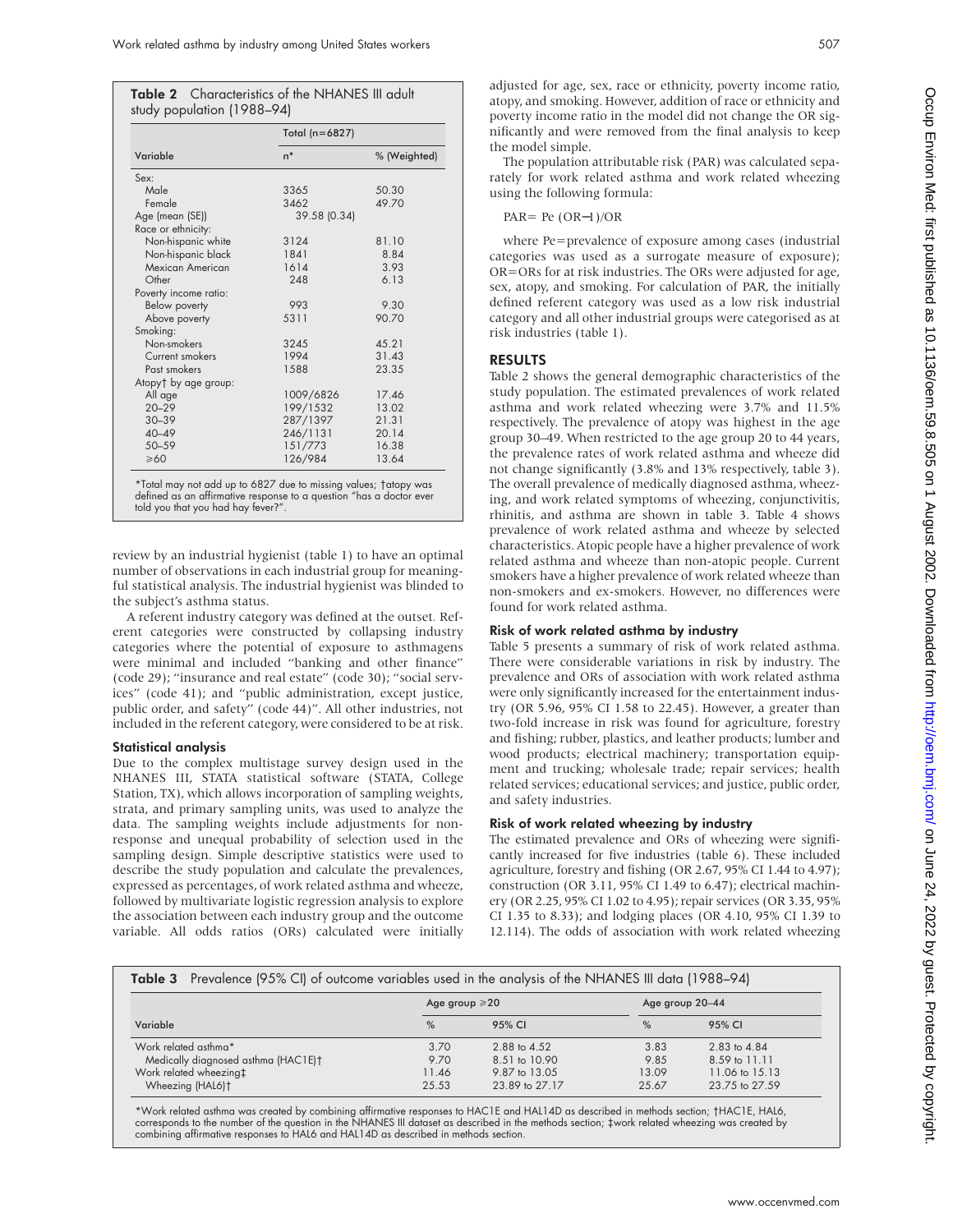|                       | Work related asthma (n=5022) |       |                 | Work related wheezing (n=4573) |       |                |  |
|-----------------------|------------------------------|-------|-----------------|--------------------------------|-------|----------------|--|
|                       | $n^*$                        | $%$ † | 95% CI          | $n^*$                          | $%$ † | 95% CI         |  |
| Sex:                  |                              |       |                 |                                |       |                |  |
| Male                  | 2435                         | 3.27  | 2.28 to 4.26    | 2195                           | 13.32 | 10.73 to 15.9  |  |
| Female                | 2587                         | 4.09  | 2.81 to 5.37    | 2378                           | 9.66  | 7.95 to 11.36  |  |
| Age groups:           |                              |       |                 |                                |       |                |  |
| $20 - 29$             | 1227                         | 2.90  | 1.33 to 4.47    | 1166                           | 14.73 | 11.77 to 17.70 |  |
| $30 - 39$             | 1215                         | 3.81  | 2.53 to 5.10    | 1130                           | 11.33 | 8.73 to 13.94  |  |
| $40 - 49$             | 951                          | 4.92  | 2.82 to 7.01    | 890                            | 12.66 | 8.91 to 16.42  |  |
| $50 - 59$             | 703                          | 4.89  | 3.11 to 6.67    | 610                            | 8.78  | 6.70 to 10.86  |  |
| $\geq 60$             | 926                          | 1.10  | $-0.07$ to 2.26 | 777                            | 3.84  | 1.51 to 6.17   |  |
| Race or ethnicity:    |                              |       |                 |                                |       |                |  |
| Non-hispanic white    | 2352                         | 3.69  | 2.71 to 4.68    | 2137                           | 12.11 | 10.14 to 14.08 |  |
| Non-hispanic black    | 1346                         | 4.02  | 2.96 to 5.07    | 1226                           | 7.90  | 6.44 to 9.35   |  |
| Mexican American      | 1135                         | 3.88  | 3.00 to 4.76    | 1037                           | 10.85 | 8.87 to 12.83  |  |
| Other                 | 189                          | 3.22  | 0.98 to 5.47    | 173                            | 8.43  | 3.59 to 13.27  |  |
| Poverty income ratio: |                              |       |                 |                                |       |                |  |
| Below poverty         | 741                          | 4.54  | 2.15 to 6.92    | 628                            | 14.76 | 8.56 to 20.93  |  |
| Above poverty         | 3892                         | 3.74  | 2.81 to 4.68    | 3584                           | 11.41 | 9.52 to 13.29  |  |
| Atopy:                |                              |       |                 |                                |       |                |  |
| <b>No</b>             | 4360                         | 1.99  | 1.32 to 2.65    | 3922                           | 10.18 | 8.66 to 11.69  |  |
| Yes                   | 661                          | 12.75 | 8.65 to 16.84   | 650                            | 17.68 | 13.91 to 21.42 |  |
| Smoking:              |                              |       |                 |                                |       |                |  |
| Non-smokers           | 2405                         | 3.30  | 2.23 to 4.37    | 2302                           | 6.43  | 5.03 to 7.83   |  |
| Current smokers       | 1432                         | 4.52  | 3.33 to 5.71    | 1179                           | 23.42 | 19.43 to 27.41 |  |
| Past smokers          | 1185                         | 3.45  | 2.05 to 4.85    | 1092                           | 8.22  | 5.97 to 10.48  |  |

Table 4 Prevalence of the work related asthma and work related wheezing by selected characteristics in the NHANES III adult study population (1988–94)

were also more than two-fold higher for textile mill products; rubber, plastics, and leather products; transportation equipment; communications; and entertainment and recreation services. A significantly lower risk was found for the industrial group that included chemicals, petroleum, and coal products (OR 0.19; 95% CI 0.05 to 0.81). However, results were based on only three cases.

# Population attributable risk

There were 185 cases of work related asthma and 437 cases of work related wheezing identified with occupational history. Of the 185 cases of work related asthma, 163 (89.45%) worked in the at risk industries. Among the 437 cases of work related wheezing, 392 (90.47%) worked in the at risk industries. The ORs of association for industries initially defined as at risk

Table 5 Estimated prevalence and OR (95% CI) of work related asthma by industry in the NHANES III adult study population (1998–4)

| Codes          | Industry                                      | $\text{Cases}^*$ | Prevalence (%) SE (%) |      | <b>OR</b> | 95% CI           |
|----------------|-----------------------------------------------|------------------|-----------------------|------|-----------|------------------|
|                | Administration and financet                   | 22               | 2.97                  | 1.00 | 1.00      |                  |
| $\overline{2}$ | Agriculture, forestry, and fishing            | 12               | 4.99                  | 2.24 | 2.94      | 0.95 to 9.15     |
| 3              | Mining                                        |                  | 1.04                  | 1.04 | 0.68      | 0.06 to 7.60     |
| $\pmb{4}$      | Construction                                  | 9                | 1.46                  | 0.67 | 0.68      | 0.23 to 2.03     |
| 5              | Food and kindred products                     | 5                | 1.86                  | 1.25 | 0.74      | 0.14 to 3.80     |
| 6              | Textile mill products                         | 7                | 2.41                  | 1.00 | 1.58      | 0.45 to 5.59     |
| 8              | Paper products, printing, and publishing      | 3                | 2.24                  | 1.85 | 1.24      | 0.18 to 8.47     |
| 9              | Chemicals, petroleum, and coal products       | 0                | 0.00                  | 0.00 |           |                  |
| 10             | Rubber, plastics, and leather products        |                  | 3.87                  | 2.97 | 2.29      | 0.28 to 18.69    |
| 11             | Lumber and wood products                      |                  | 4.48                  | 4.30 | 2.84      | 0.27 to 30.13    |
| 12             | Metal industries                              | 6                | 3.34                  | 1.54 | 1.81      | 0.43 to 7.56     |
| 14             | Electrical machinery, equipment, and supplies | 5                | 5.22                  | 1.83 | 2.92      | 0.83 to 10.30    |
| 15             | Transportation equipment                      | 4                | 4.68                  | 1.13 | 2.10      | 0.63 to 7.02     |
| 17             | Trucking and transportation                   | 9                | 5.13                  | 2.22 | 2.44      | 0.73 to 8.10     |
| 19             | Communications                                | 3                | 4.50                  | 2.84 | 1.24      | 0.28 to 5.41     |
| 20             | <b>Utilities</b>                              | 4                | 1.46                  | 0.80 | 1.00      | 0.21 to 4.63     |
| 21             | Wholesale                                     | 10               | 5.01                  | 1.79 | 2.01      | 0.64 to 6.28     |
| 23             | Retail                                        | 18               | 3.03                  | 0.91 | 1.18      | 0.46 to 3.06     |
| 27             | Eating and drinking places                    | 6                | 0.95                  | 0.49 | 0.41      | 0.10 to 1.60     |
| 31             | <b>Business services</b>                      | 8                | 3.41                  | 1.26 | 1.31      | 0.52 to 3.32     |
| 32             | Repair services                               | $\overline{2}$   | 5.48                  | 3.82 | 2.83      | 0.55 to 14.62    |
| 33             | Private households                            |                  | 0.36                  | 0.38 | 0.12      | 0.01 to 1.86     |
| 34             | Lodging places                                | $\overline{2}$   | 1.66                  | 1.23 | 0.75      | $0.13$ to $4.41$ |
| 35             | Personal services                             |                  | 1.74                  | 1.74 | 0.86      | 0.08 to 8.82     |
| 36             | Entertainment and recreation services         | 4                | 8.92                  | 4.70 | 5.96      | 1.58 to 22.45    |
| 37             | Health related                                | 21               | 6.02                  | 1.82 | 2.18      | 0.79 to 6.08     |
| 40             | <b>Educational services</b>                   | 16               | 6.07                  | 2.15 | 2.54      | 0.94 to 6.86     |
| 43             | Justice, public order, and safety             | $\overline{4}$   | 9.68                  | 5.63 | 3.63      | 0.75 to 17.65    |

\*Total number of observed cases=185, three cases had missing information on occupational history and were not included in the analysis; †referent group.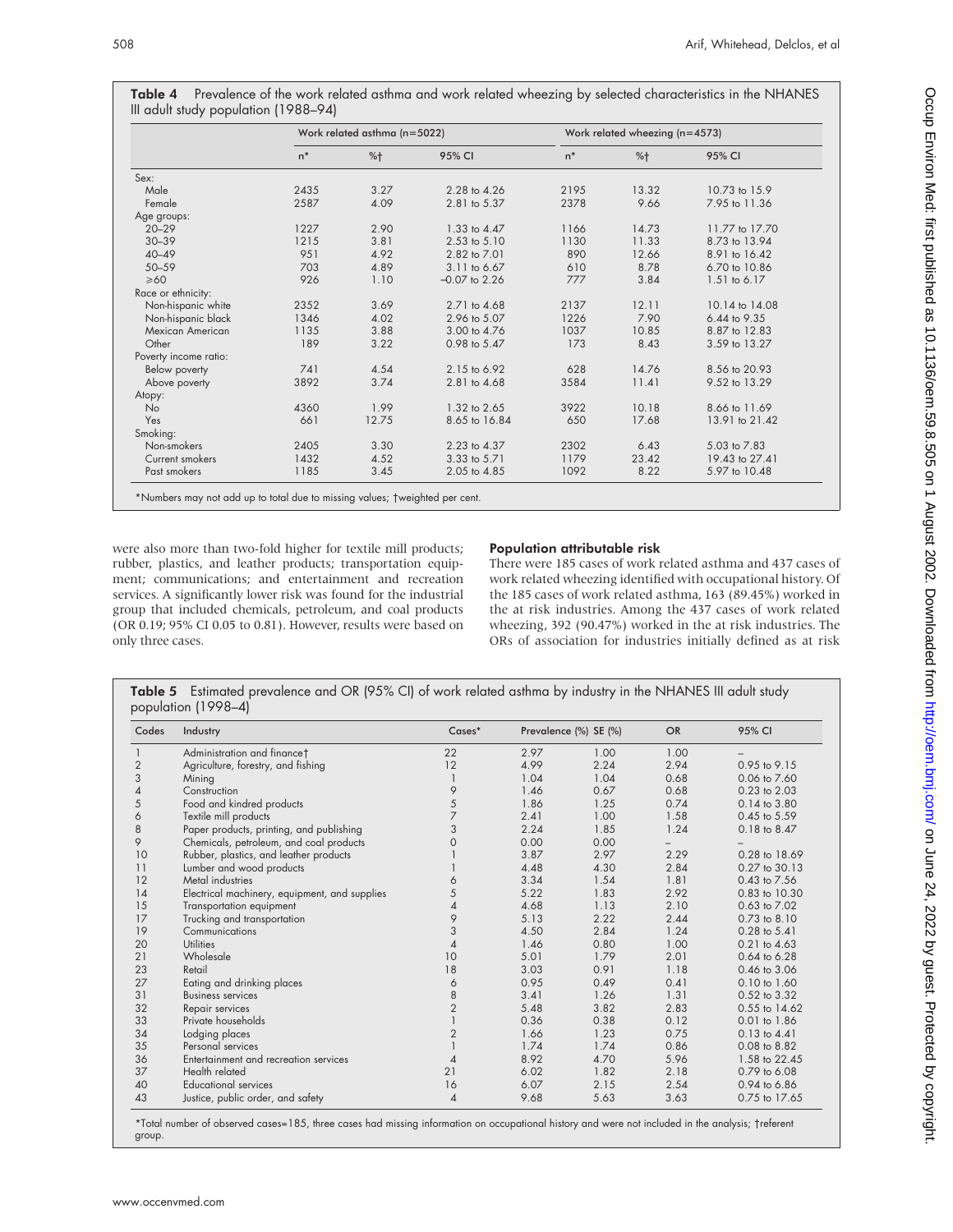Table 6 Estimated prevalence and OR (95% CI) of work related wheezing by industry in the NHANES III adult study population (1998–4)

| Codes          | Industry<br>Administration and financet       | $\text{Cases}^*$ | Prevalence (%) SE (%) |       | <b>OR</b> | 95% CI           |  |
|----------------|-----------------------------------------------|------------------|-----------------------|-------|-----------|------------------|--|
|                |                                               | 46               | 8.18                  | 1.51  | 1.00      |                  |  |
| $\overline{2}$ | Agriculture, forestry, and fishing            | 27               | 17.12                 | 3.33  | 2.67      | 1.44 to 4.97     |  |
| 3              | Mining                                        | 3                | 2.55                  | 2.02  | 0.27      | 0.04 to 1.66     |  |
| 4              | Construction                                  | 34               | 25.05                 | 5.28  | 3.11      | 1.49 to 6.47     |  |
| 5              | Food and kindred products                     | 8                | 3.54                  | 2.34  | 0.34      | 0.08 to 1.48     |  |
| 6              | Textile mill products                         | 22               | 14.00                 | 4.72  | 2.19      | 0.92 to 5.22     |  |
| 8              | Paper products, printing, and publishing      | 6                | 9.97                  | 4.71  | 1.30      | 0.41 to 4.14     |  |
| 9              | Chemicals, petroleum, and coal products       | 3                | 1.50                  | 1.07  | 0.19      | $0.05$ to $0.81$ |  |
| 10             | Rubber, plastics, and leather products        | 3                | 15.90                 | 10.43 | 2.18      | 0.44 to 10.74    |  |
| 11             | Lumber and wood products                      | 5                | 12.15                 | 6.54  | 1.19      | 0.29 to 4.99     |  |
| 12             | Metal industries                              | 17               | 12.13                 | 3.91  | 1.47      | $0.70$ to $3.11$ |  |
| 14             | Electrical machinery, equipment, and supplies | 21               | 15.65                 | 3.97  | 2.25      | 1.02 to 4.95     |  |
| 15             | Transportation equipment                      | 16               | 15.68                 | 4.48  | 2.05      | 0.75 to 5.61     |  |
| 17             | Trucking and transportation                   | 21               | 13.35                 | 3.93  | 1.51      | 0.72 to 3.18     |  |
| 19             | Communications                                | 5                | 14.51                 | 6.85  | 2.07      | 0.66 to 6.48     |  |
| 20             | <b>Utilities</b>                              | 5                | 12.69                 | 7.72  | 1.55      | 0.34 to 7.08     |  |
| 21             | Wholesale                                     | 21               | 12.45                 | 3.16  | 1.49      | 0.71 to 3.13     |  |
| 23             | Retail                                        | 41               | 11.78                 | 2.39  | 1.44      | 0.76 to 2.74     |  |
| 27             | Eating and drinking places                    | 25               | 10.38                 | 3.08  | 1.13      | 0.45 to 2.84     |  |
| 31             | <b>Business services</b>                      | 11               | 4.54                  | 1.46  | 0.53      | 0.27 to 1.04     |  |
| 32             | Repair services                               | 9                | 27.61                 | 7.65  | 3.35      | 1.35 to 8.33     |  |
| 33             | Private households                            | 4                | 11.29                 | 7.97  | 1.65      | 0.34 to 8.06     |  |
| 34             | Lodging places                                | 7                | 22.04                 | 9.90  | 4.10      | 1.39 to 12.14    |  |
| 35             | Personal services                             | 4                | 6.59                  | 4.33  | 0.84      | 0.19 to 3.65     |  |
| 36             | Entertainment and recreation services         | 5                | 14.27                 | 6.89  | 2.32      | 0.77 to 6.92     |  |
| 37             | Health related                                | 37               | 10.42                 | 2.45  | 1.38      | 0.62 to 3.09     |  |
| 40             | <b>Educational services</b>                   | 29               | 7.33                  | 1.92  | 1.16      | 0.59 to 2.27     |  |
| 43             | Justice, public order, and safety             | 3                | 4.75                  | 4.14  | 0.50      | 0.07 to 3.40     |  |

were 1.69 (95% CI 0.74 to 3.88) for work related asthma and 1.46 (95% CI 0.95 to 2.26) for work related wheezing. The PAR estimated by industry was 36.5% for work related asthma and 28.5% for work related wheezing.

#### **DISCUSSION**

This study analyzed the data from the NHANES III to determine the prevalence and risk factors of work related asthma and work related wheezing and to define industries at risk in the adult United States population.

There were certain limitations in this study. The working definitions of work related asthma and work related wheezing used in this study, have not previously been validated. For several industries, we were not able to assess the risk reliably, as indicated by wide 95% CIs, due to few cases. It is possible that workers self selected themselves out of the industries where exposures may worsen their asthmatic symptoms. This healthy worker effect is a common problem in all cross sectional epidemiological studies. We tried to minimise this effect by using longest industry worked in our analysis. There were about 3500 subjects who, in response to the question on work related conjunctivitis, rhinitis, and asthma (item HAL14D), reported that they were not working at the time of interview. Further analysis of these subjects indicated that a high proportion of them reported medically diagnosed asthma and wheezing. It is possible that these subjects left their job or stopped working because of their asthma and represent serious cases, which would have resulted in an underestimation of the prevalence of work related asthma and wheezing in this analysis. Many comparisons were made in our analysis; therefore it is possible that some of our results may have been due to chance alone. There is a paucity of empirical research in which analysis has been by industrial group, which limited our comparisons with the literature. Our analysis was limited to use of the self reported industrial group, collapsed into categories, and was used as a surrogate measure of workplace exposure. This further limited our ability to compare directly the findings with others reported in the literature for certain industrial groups. Finally, the definition used for atopy may have also led to some misclassification, as some atopic people may not have had symptoms of hay fever. Given the strength of the association found, however, between this measure of atopy and both work related asthma and work related wheezing, the influence of this misclassification is likely to have been small.

The prevalence of work related asthma was 3.7%, whereas 11.5% of survey respondents reported work related wheeze. These rates are within the wide range reported in various countries.<sup>3 7 9–11 22</sup> The PAR estimates were 36.5% for work related asthma and 27% for work related wheezing, suggesting that an estimated 27%–37% of cases of work related asthma and wheezing in the NHANES III adult study population would have been prevented if exposures encountered in the at risk industries were eliminated, assuming that the exposure is causally related to the disease. These figures are within the range reported in earlier population based studies,<sup>7 12 13</sup> but higher than those reported in studies from various other industrialised countries.<sup>22–24</sup> Blanc and Toren,<sup>13</sup> in a recent review of 43 attributable risk estimates from various countries, found that the estimates of attributable risk of asthma due to occupational exposures varied from 2% to 33% (median, 15% in high quality studies).

The higher estimates of PAR found in our analysis could be due to several reasons, including differences in study population and case definitions used to define work related asthma or the approach used to classify industries. Alternately, the lower PAR reported in other countries may reflect true differences in industrial and occupational exposures encountered in those regions.

This study identified several industrial groups that were associated with work related asthma and work related wheezing. An increased risk of work related asthma or work related wheezing was found in agriculture, forestry and fishing; entertainment industry; educational services; construction; textile mill products; electrical machinery, equipment, and supplies; repair services; and lodging places.

A more than two-fold increased risk of work related asthma and wheeze was identified for the agriculture, forestry, and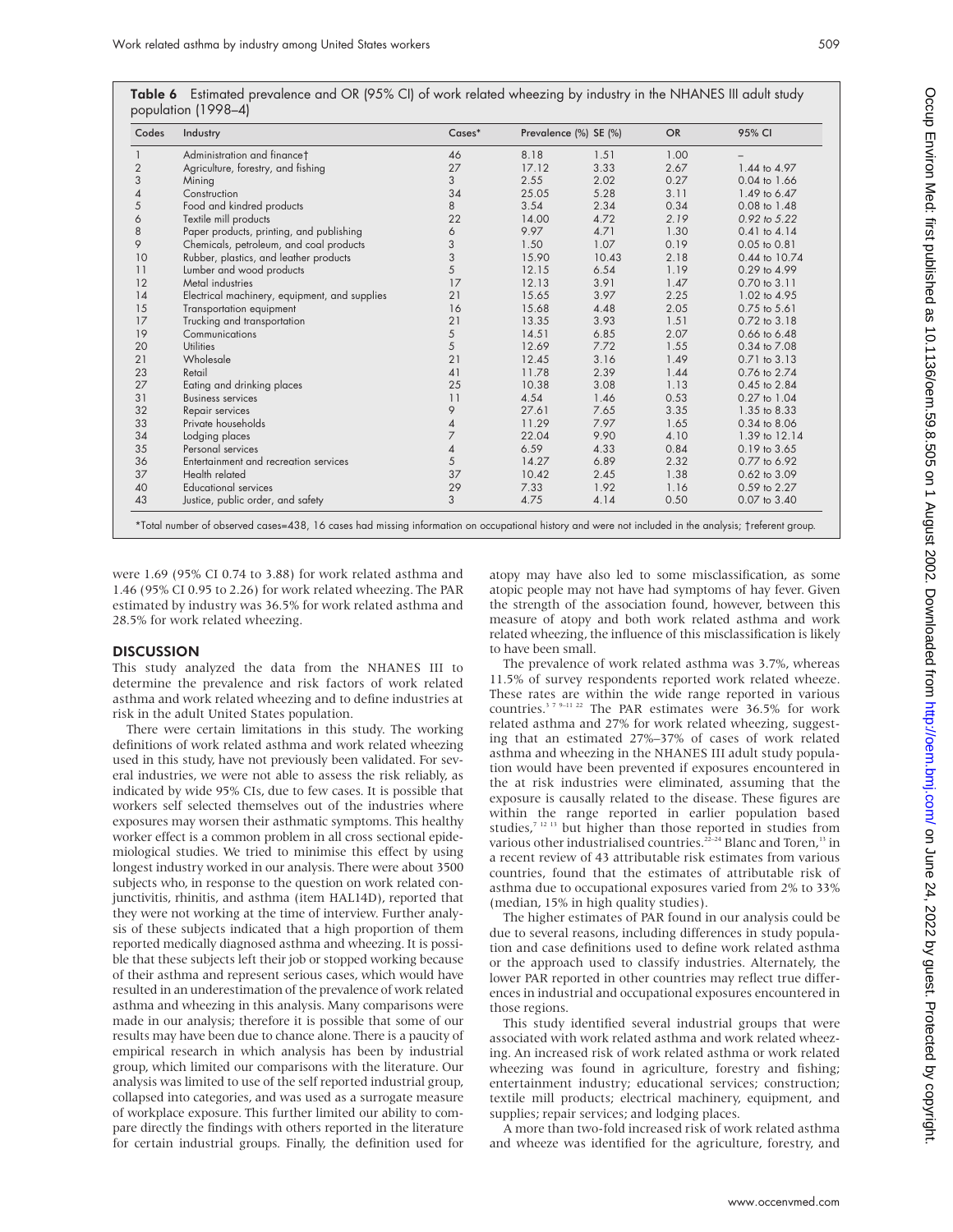fishing industry. Working in the agriculture sector is associated with numerous occupational health hazards. This industrial group includes farmers and poultry workers, among others, with potential exposures to various respiratory irritants and potential asthmagens including organic dust, numerous organic chemicals—for example, insecticides, biocides, fertilisers—various plant antigens, and various other chemicals.16 Several studies have reported an increased risk of asthma and asthmatic symptoms among agriculture workers including farmers, poultry workers, and grain elevator workers. Farmers were reported to have a similarly high risk of asthma in Spain (OR 3.81), New Zealand (OR 4.16), and other industrialised countries.<sup>10 22</sup> Farmers accounted for about half of reported cases of occupational asthma in Finland in 1990.<sup>25</sup> Poultry workers have also been shown to have an increased risk of work related asthma and asthmatic symptoms<sup>26 27</sup> and significantly lower lung function values.<sup>28</sup> Similarly, increases in the prevalence of asthma have also been reported among grain elevator workers.<sup>29</sup> The consistently increased risk found among agricultural workers in earlier studies, and the similar results found in this analysis strongly suggest a causal association between agricultural exposures and asthma.

A three-fold increased risk for work related wheezing, but not work related asthma, was found for the construction industrial group. Construction is one of the largest industries in the United States. Workers in the construction industry may be exposed to increased concentrations of construction dust, wood dust, various paints, asphalt, and dust from concrete and masonry, as well as gases and vapours. Few population based studies have reported similar associations in this industry<sup>17 30</sup>; others found no such association.22 24 It is possible that the risk of asthma varies within the construction industry and the choice of study population may in part be responsible for the inconsistency found in the results. In the construction industry, exposure to wood dust has been reported to be associated with increased risk of asthma.<sup>31 32</sup> We did not find any association with work related asthma. This could partly be due to the healthy worker effect, as subjects with asthma may tend to avoid working in the dusty trades. Alternately, work related wheezing could be due to conditions other than asthma—for example, chronic bronchitis or emphysema. However, we adjusted our analysis for smoking, which may have diminished the effect if any. Although we did not find an increased risk for work related asthma, the significantly increased risk found with work related wheeze suggests that workers in the construction industry may be at a greater risk than reported in earlier studies.

A two-fold increased risk of work related wheeze, but not work related asthma, in the textile industrial group was found in this analysis. Workers in a textile industry are potentially exposed to cotton and other fibre dusts, textile dyes, and fabric printing and treatment chemicals. Textile workers have often been reported to have an excess risk of asthma.17 23 In a community based case-control study of risk factors of work related asthma in different occupational groups in Singapore, Ng *et al*<sup>17</sup> reported more than a five-fold increased risk of asthma among textile workers. In a study by Zuskin *et al*,<sup>33</sup> occupational asthma was present among 6% of workers exposed to textile dye. These same authors, in another study, reported significant changes in pulmonary function indices across the shift among synthetic textile workers.<sup>34</sup> Some workers may also have been exposed to cotton dust, which can cause byssinosis, a condition clinically similar to asthma.

Risk in the industrial group electrical machinery, equipment, and supplies is less well recognised. Our study found a twofold increase in the risk of work related asthma and wheezing in this industrial group. The results, however, were significant only for work related wheeze. The industries included in this group are involved in processes with potential for exposure to several irritants and allergens including metal machining fluids, lubricants, solvents, paints and coatings, adhesives, soldering fluxes, and various chemicals used in

semiconductor manufacturing. Several case reports have described the development of occupational asthma from exposure to fumes generated from soldering flux.<sup>35</sup> <sup>36</sup> However, in a cross sectional study of female workers doing manual soldering with flux cored solder wire and using administrative staff as controls, Lee *et al*<sup>37</sup> did not find any increase in the prevalence of asthmatic symptoms, nor did they detect any cases of occupational asthma. Workers with 5 or more years of experience, however, had a significant reduction in the ratio between forced expiratory volume in 1 second and forced vital capacity (FEV<sub>1</sub>/FVC). McCurdy *et al*<sup>38</sup> in a large cross sectional survey of semiconductor workers, reported a significantly increased risk of persistent wheezing among fabrication workers. Several case reports have described exposures to adhesives—for example, cyanoacrylates—associated with occupational asthma.<sup>39 40</sup> However, in a large occupational cohort of 450 workers, exposure to cynacrylates was not found to be associated with asthma, using  $FEV/FVC$  <70% as the criterion for case definition.<sup>41</sup> Although it was not our intent to comprehensively review all possible exposures that may occur in the electrical machinery, equipment, and supplies industry, neither is it possible to determine what the actual individual exposures were, although we can reason that the potential for exposure to asthmagens is high in this group, or at least in subpopulations within the group, and the findings from this analysis could benefit from additional study.

A strong association between work related asthma and wheeze and the repair industrial group was found in this analysis. Workers in this industrial group include vehicle mechanics who are at increased risk of exposures to several agents including spray paints, degreasing solvents, and welding fumes. Spray paints may contain various isocyantes,well known to cause allergy mediated occupational asthma.<sup>30 42</sup> Welding fumes contain a complex mixture of particulate material and gases and are strong respiratory irritants.Welders have been shown to experience an accelerated annual decline in  $FEV<sub>1</sub><sup>43</sup>$  which may possibly lead to permanent respiratory impairment. In a study by Kogevinas *et al*, <sup>10</sup> welders showed a significantly increased risk of asthma. Similarly, exposure to welding fumes was associated with a two-fold increased risk of asthma among Swedish workers, consistent with the findings of our study.<sup>23</sup> These earlier data, combined with the results from this study, support a causal association between potential exposures encountered in this industrial group and asthma.

A four-fold increased odds of association between employment in the lodging industry with work related wheezing was found in this analysis. The exposures of concern in the lodging industry are mostly related to cleaning substances, which include solvents, sensitisers, and other volatile compounds. The risk of asthma among cleaners is not well established. In a study prompted by a case report of occupational asthma in a detergent industry, Vanhanen et al<sup>44</sup> reported a prevalence of sensitisation to enzymes as 22% among workers exposed to detergent enzymes. In a prospective study by Nielsen and Bach,<sup>45</sup> female cleaners were found to have high risk of developing respiratory symptoms. Few population based studies have reported an increased risk of asthma among cleaners. In a study by Kogevinas *et al*<sup>10</sup> a greater than two-fold increased risk of asthma among cleaners was reported. Recently, in a multicountry population based study, based on the European Community respiratory health survey, the same authors reported an increased OR of asthma as high as 4.50 among cleaners, similar to the results reported in our study. The risk was consistent across different countries.<sup>22</sup> A similar excess risk of asthma among cleaners was also reported by Ng *et al* in Singapore.17 The present evidence in the literature and strong association found in our study suggests that cleaners are at a high risk of developing occupational asthma.

This study found more than a five-fold increase in the risk of work related asthma in the entertainment industry. This group, which includes artists, designers, and photographers,